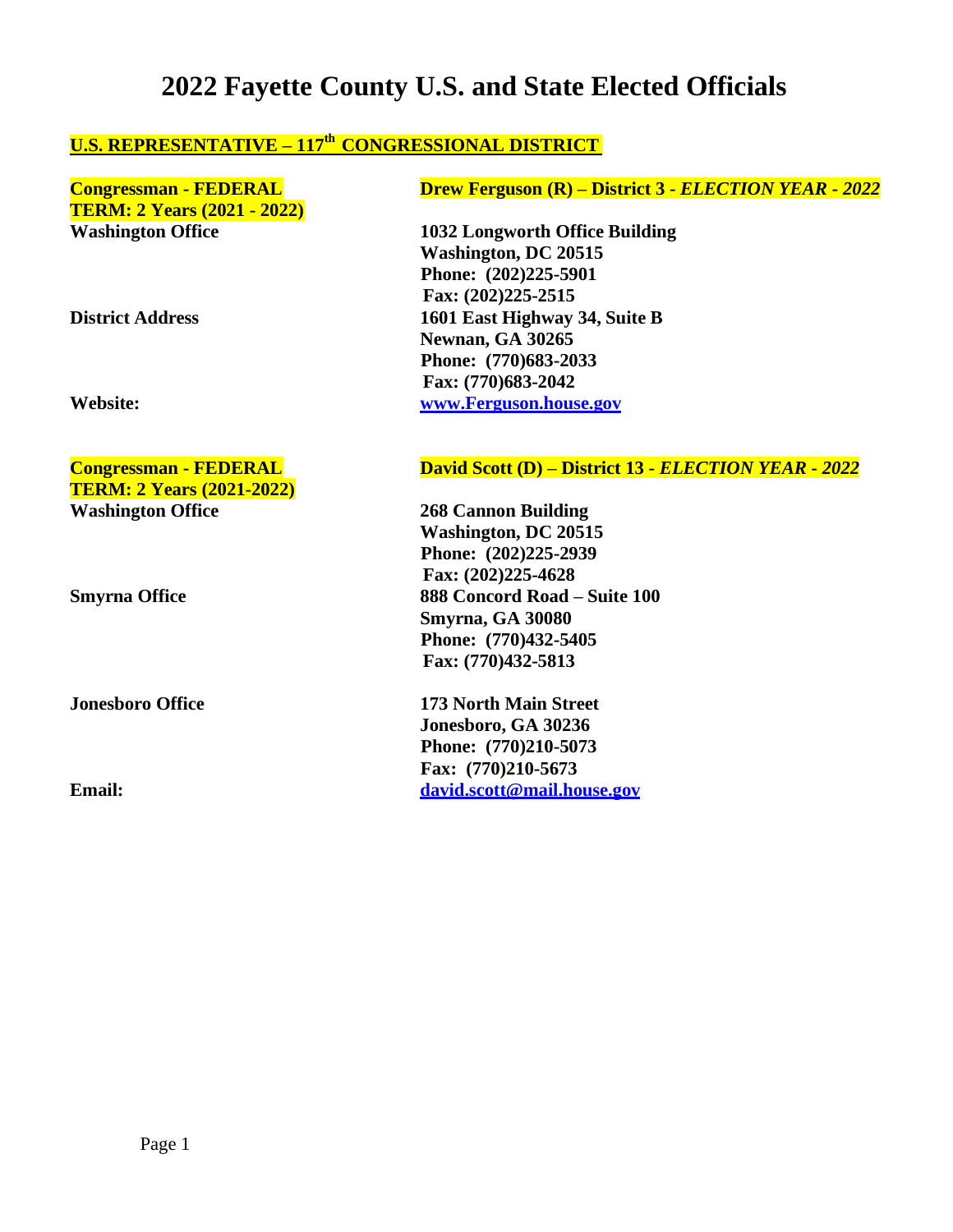### **U.S. SENATORS**

**TERM: 6 Years (2021-2026) Washington Office Hart Senate Office Building**

**TERM: 6 Years (2021-2022)**

**Washington Office 40 D Dirken Senate Office Bldg.**

**District Address One Overton Park**

**Washington, DC 20510 Phone: (202)224-3643 Fax: (202)228-0724**

**3625 Cumberland Blvd., Suite 970 Atlanta, GA 30339 Phone: (770)694-7828 Fax: (770)612-2471 Website: [www.warnock.senate.gov](http://www.warnock.senate.gov/)**

# **GEORGIA STATE SENATOR – 16th DISTRICT**

| <b>Georgia Senate</b><br><b>TERM: 2 Years (2021-2022))</b> | <b>Marty Harbin (R) - ELECTION YEAR - 2022</b> |
|------------------------------------------------------------|------------------------------------------------|
| <b>Atlanta Office</b>                                      | 302-A Coverdell Legislative Office Building    |
|                                                            | Atlanta, GA 30334                              |
|                                                            | Phone: (404)656-0078                           |
|                                                            | Fax: (404)656-6484                             |
| <b>Home Address</b>                                        | <b>130 Ellison Road</b>                        |
|                                                            | <b>Tyrone, GA 30290</b>                        |
|                                                            | Phone: (404) 656-0078                          |
|                                                            | Fax: (404)656-6484                             |
| <b>Email:</b>                                              | marty.harbin@senate.ga.gov                     |
|                                                            |                                                |

Page 2

### **U.S. Senate - FEDERAL Jon Osoff (D) -** *ELECTION YEAR - 2026*

**Suite 825 B & C Washington, DC 20510 Phone: (202)224-3521 Fax: (202)224-2575**

**District Address 3280 Peachtree Rd. NE Suite 2640 Atlanta, GA 30305 Phone: (404)786-7800 Fax: (404) 949-0912 Website: [www.Osoff..senate.gov](http://www.osoff.senate.gov/)**

### **U.S.** Senate - **FEDERAL Raphael Warnock (D)** - *ELECTION YEAR - 2022*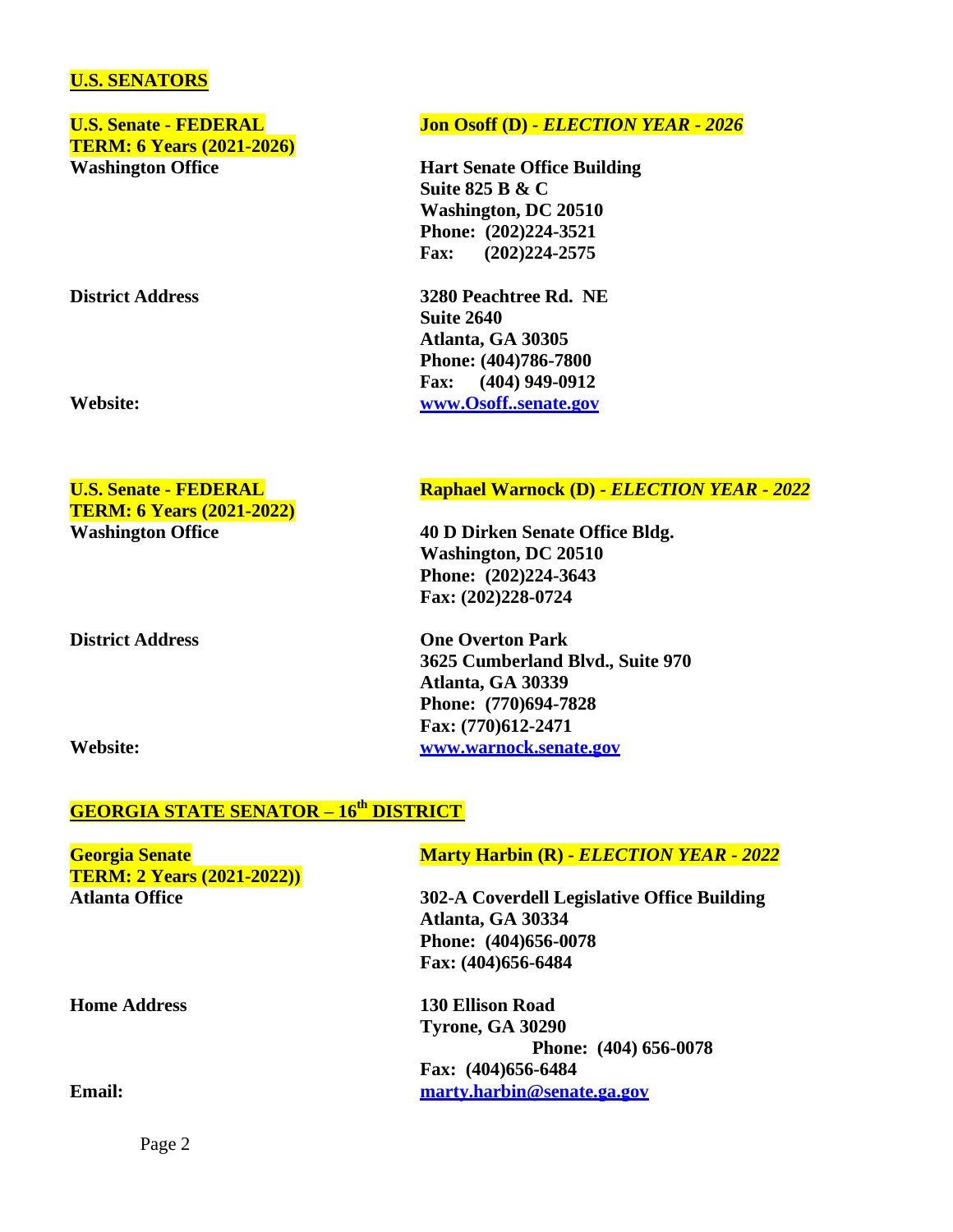## **GEORGIA STATE SENATOR – 34th DISTRICT**

| <b>Georgia Senate</b>            | Valencia Seay (D) - ELECTION YEAR - 2022 |
|----------------------------------|------------------------------------------|
| <b>TERM: 2 Years (2021-2022)</b> |                                          |
| <b>Atlanta Office</b>            | 420-A State Capitol                      |
|                                  | Atlanta, GA 30334                        |
|                                  | Phone: (404)656-5095                     |
|                                  | Fax: (404)657-9728                       |
| <b>Riverdale Address</b>         | P. O. Box 960008                         |
|                                  | Riverdale, GA 30274                      |
|                                  | Phone: (770)909-9912                     |
| <b>Email:</b>                    | valencia.seav@senate.ga.gov              |

### **STATE HOUSE REPRESENTATIVE – 68 th DISTRICT**

**TERM: 2 Years (2021-2022)**

**State House Representative Derrick Jackson (D) -** *ELECTION YEAR* **- 2022** 

**Atlanta Address: 509-G Coverdell Legislative Office Bldg. Atlanta, GA 30334 Phone: (404)656-0226**

> **Coverdell Legislative Office Bldg. – 509G 18 Capitol Square SW Atlanta, GA 30334 Phone: 404-656-0221**

**Email: [derrick.jackson@house.ga.gov](mailto:derrick.jackson@house.ga.gov)**

#### **STATE HOUSE REPRESENTATIVE – 69th DISTRICT**

*2022* **TERM: 2 Years (2021-2022)**

**State House Representative Debra Bazemore (D) -** *ELECTION YEAR -*

**Atlanta Office: 507-D Coverdell Legislative Office Bldg. Atlanta, GA 30334 Phone: (404)656-0202 Fax: (404)651-8086**

> **7042 Galloway Pointe Riverdale, GA 03296**

**Email: [debra.bazemore@house.ga.gov](mailto:debra.bazemore@house.ga.gov)**